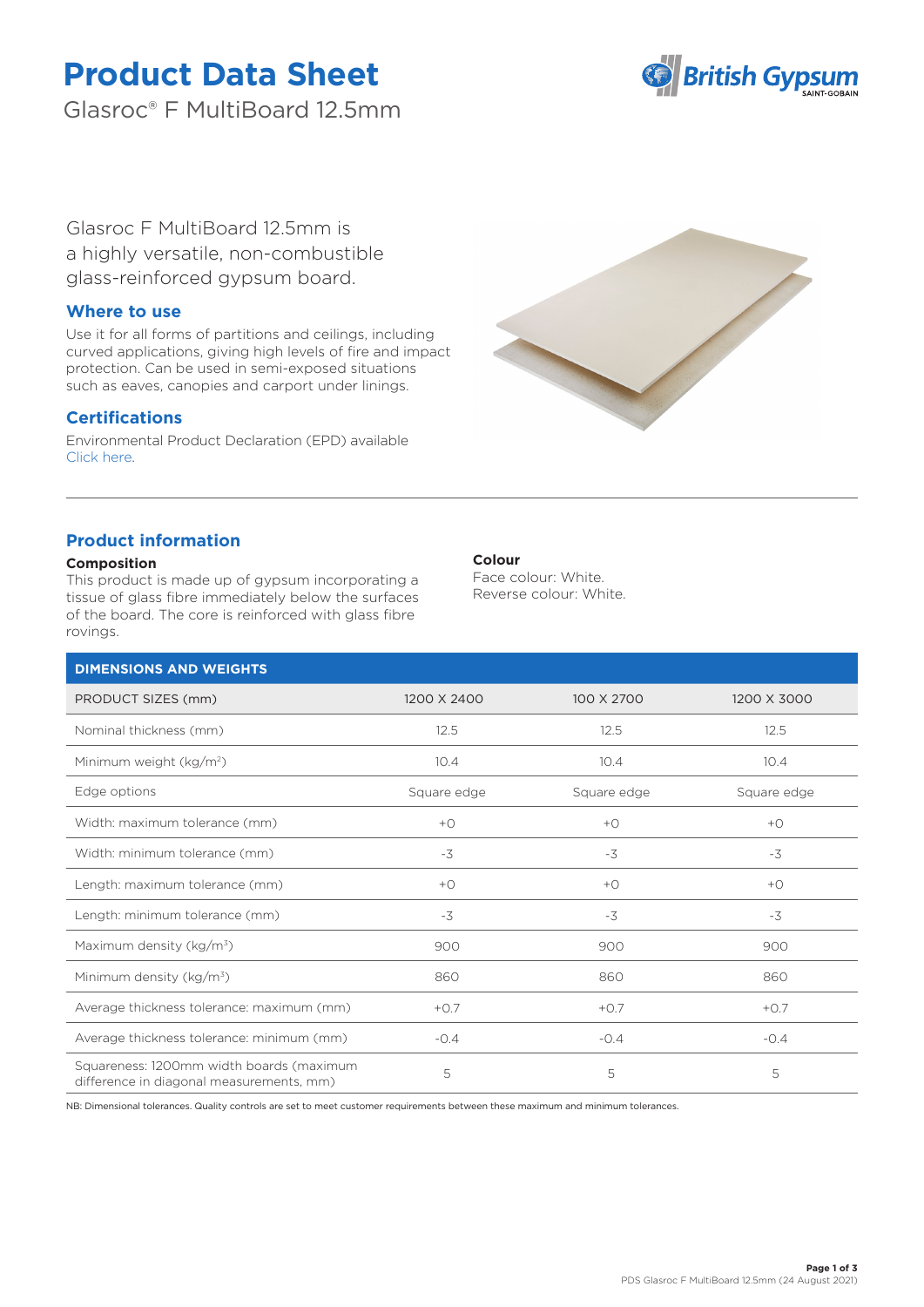# **Product Data Sheet**

Glasroc® F MultiBoard 12.5mm



## **Performance**

Here we only provide performance information related to the product. Please see the White Book for system-dependent performance.

### **Standards**

EN 15283-1:2008+A1:2009, Type GM-F.

Declarations of Performance (DoP) available [Click here](https://www.british-gypsum.com/DoP)*.*

| Reaction to fire                                      | $\Delta$ 1 |
|-------------------------------------------------------|------------|
| Thermal conductivity (W/mK)                           | 03         |
| Water vapour permeability $(u)$                       | 10         |
| Minimum average transverse flexural<br>strength (N)   | 210        |
| Minimum average longitudinal flexural<br>strength (N) | 538        |
| Minimum bending radius (mm)                           | 2700       |
| Maximum continuous<br>temperature exposure (°C)       | 49         |
|                                                       |            |

# **Installation**

#### **Effect of condensation**

The thermal insulation and ventilation requirements of national Building Regulations aim to reduce the risk of condensation and mould growth in new buildings. However, designers should take care to eliminate all possibility of problems caused by condensation, particularly in refurbishment projects.

#### **Cutting**

Either cut the board with a plasterboard saw, or score the front face with a sharp knife, snap it over a straightedge. Cut holes for things like socket boxes using a utility saw.

#### **Fixing**

Fix the board with the decorative side facing outwards. Install fixings at least 13mm from cut edges and ends. Stagger horizontal and vertical joints between layers by at least 600mm.

#### **Jointing**

After fixing the board, start finishing it as soon as you can to limit the risk of damage. You can finish the board using air-drying jointing products that comply with EN13963, including the Gyproc range.

#### **Full-surface finishing**

After fixing the board, start finishing it as soon as you can to limit the risk of damage. You can finish the board using plaster that complies with EN13279-1, including the Thistle range.

#### **Painting**

Start decorating as soon as possible after the finishing system is dry.

#### **Wallpapering**

Start decorating as soon as possible after the finishing system is dry.

#### **Snagging and minor repairs**

For minor damage and dents, check that the board core isn't shattered. If it's intact, fill the damaged area with Gyproc EasiFill 60, allow it to set, then apply a second coat if you need to. When it's dry, sand it to a finish before redecorating the area.

For a damaged core, broken edges or extensive damage, repair and replacement procedures differ depending on the number of board layers and fire resistance of the system; please contact our Technical Support Team for specific advice.